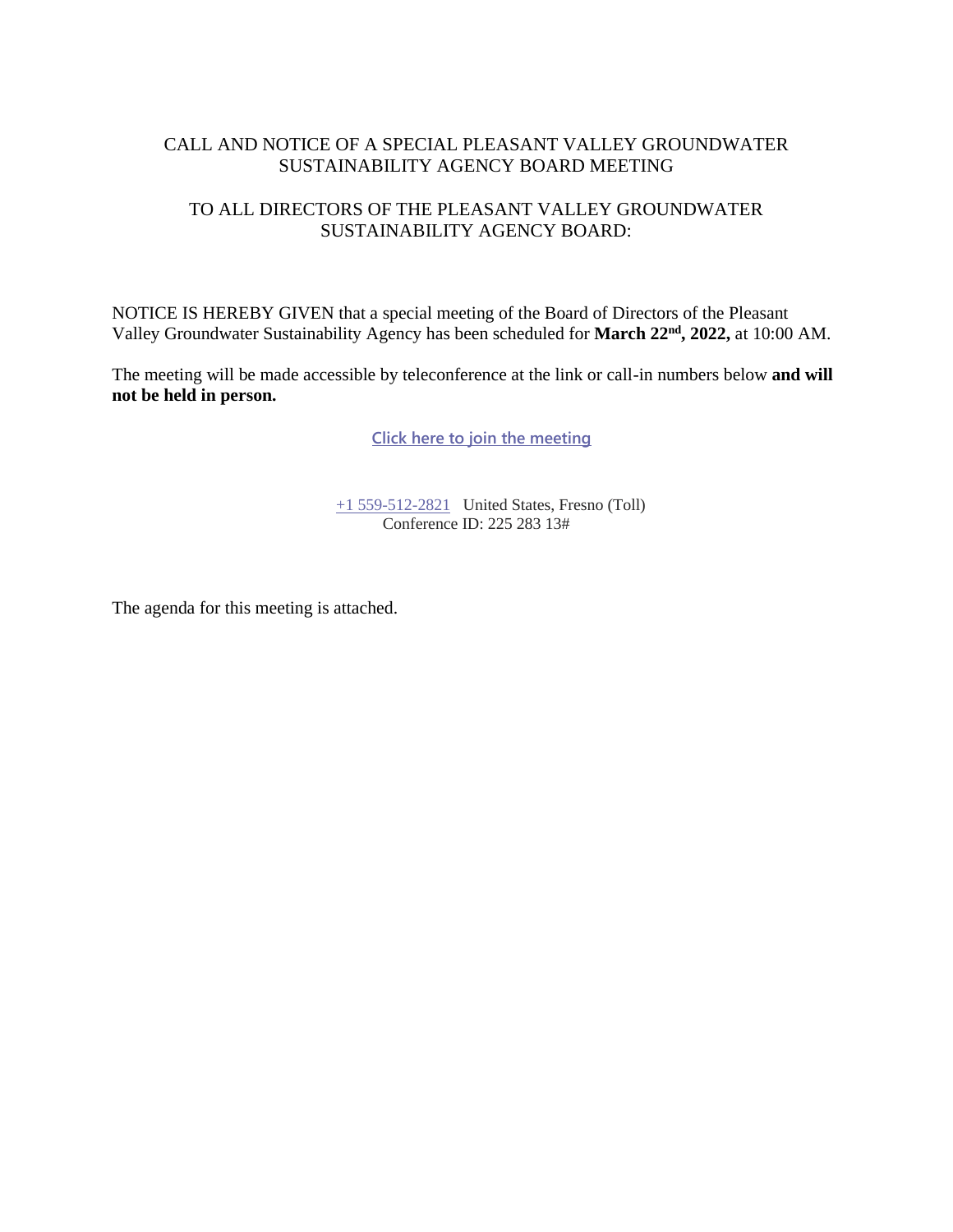

### AGENDA

#### SPECIAL MEETING OF THE BOARD OF DIRECTORS PLEASANT VALLEY GROUNDWATER SUSTAINABILITY AGENCY

# **And made accessible by teleconference at the link or call-in numbers:**

**[Click here to join the meeting](https://teams.microsoft.com/l/meetup-join/19%3ameeting_MzE4MTFjODQtZjY2ZS00MmYyLWIzNDUtZjg2MDFmODhhOWUy%40thread.v2/0?context=%7b%22Tid%22%3a%22a6cf659f-2360-4ff9-9e8d-045f48434ada%22%2c%22Oid%22%3a%225aeb912a-1b48-4d0b-94f5-be7893f4a09c%22%7d)**

[+1 559-512-2821](tel:+15595122821,,85232084# ) United States, Fresno (Toll) Conference ID: 225 283 13#

# **March 22nd , 2022, at 10:00am**

# **CALL TO ORDER-PVGSA MEETING.**

ROLL CALL. A roll call will be executed to identify a quorum of the PVGSA Board of Directors.

PUBLIC COMMENT. The Board of Directors welcomes participation in Board meetings by the public. The public may address matters under the jurisdiction of the Board that have not been included in the agenda. However, California Law prohibits the Board from acting on any matter that is not on the posted agenda unless the Board of Directors determines that it is an emergency or one of the other situations specified in Government Code section 54954.2. The Chairman may limit the total amount of time allocated for public testimony on issues for each individual speaker. Public Comment is available to anyone on the teleconference or by emailing comments to ekizer@ppeng.com. The comments will be read into the teleconference if received by email.

POTENTIAL CONFLICTS OF INTEREST. Any Board member who has a potential conflict of interest may now identify the item and recuse himself or herself from discussing and voting on the matter. (FPPC § 87105.)

1. TELECONFERENCE FINDINGS. Discuss and take action on findings and arrangements needed to utilize alternative teleconference requirements during a state of emergency pursuant to Government Code Section 54953, as amended by Assembly Bill 361. Adopt Resolution.

## 2. CORRESPONDENCE.

3. CONSENT CALENDAR. The Board will review, discuss, and vote to approve the following matters.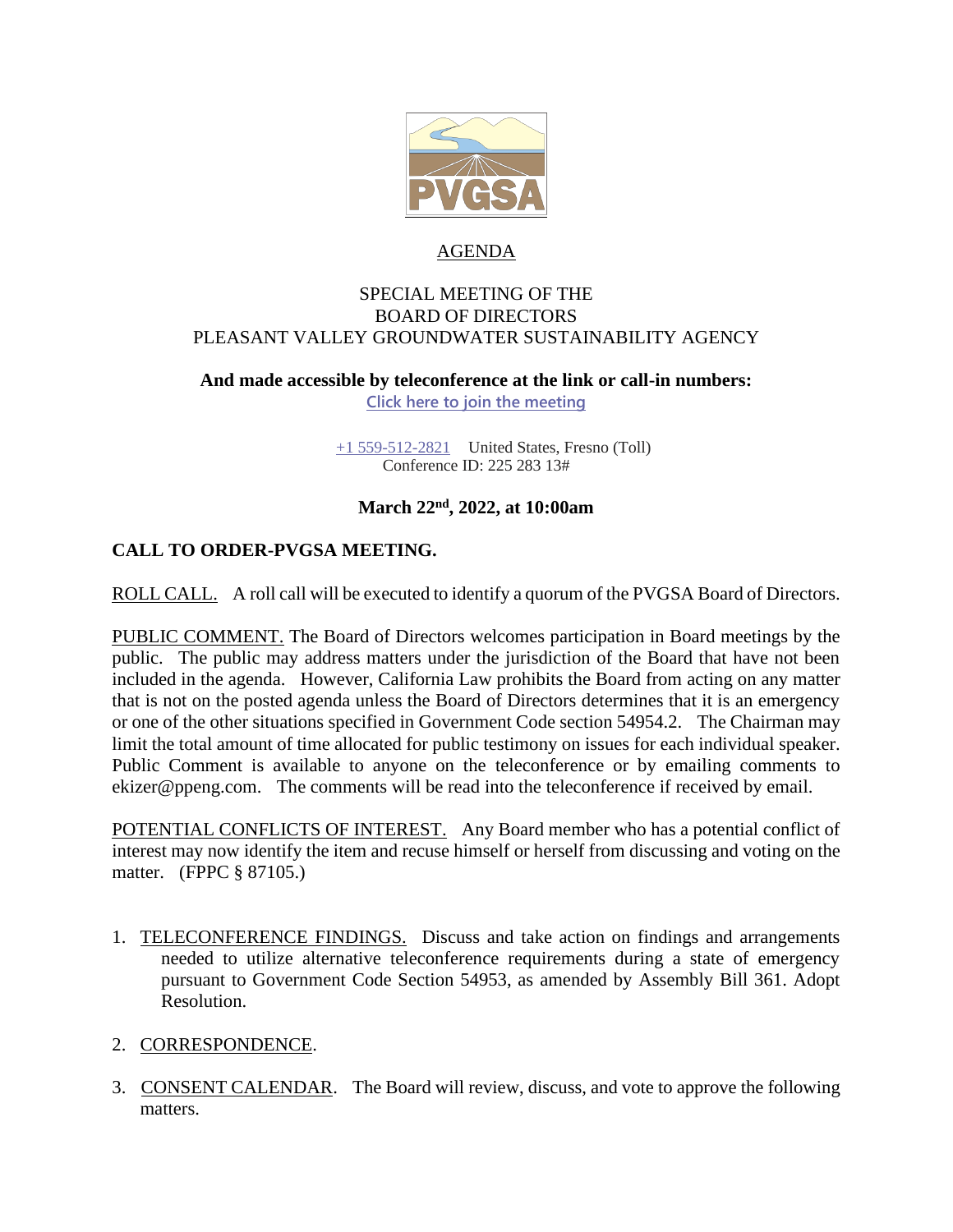

- A. *Approval of Minutes. The Board may review and approve the minutes from the February 22nd Board Meeting.*
- *B. Financials. The Board may review, discuss, and approve a variety of matters related to the Agency's financial status including:* 
	- *i. Review and Ratify Paid Checks – Review and possibly approve checks from February 16th, 2022, through March 16th, 2022.*
	- *ii. Review and Approve Proposed Budget – Review and possibly approve updated budget proposed by F&A Committee for January 1, 2022, thru June 30, 2022, GSA budget.*

4. ADMINISTRATIVE. The Board may discuss the following with regard to administrative duties.

- *A. Credit Card Application*
	- *i. Explore additional banking options*
	- *ii. Signers*

5. COMMITTEE UPDATES. The Committees (Finance & Administrative and Water Policy) may provide a report and/or a recommendation to the Board on the following matters or matters discussed at Committee meetings, and the Board may take action to approve any recommendations made in connection with such matters.

- *A. F & A Committee*
	- *a. Committee report if applicable*
- *B. Water Policy Committee*
	- *a. Committee report if applicable*

6. OUTSIDE COUNCIL'S REPORT The Agency's outside Council will report to the Board on the following matters and the Board may take action to approve any recommendations made in connection with such matters:

*A. Review and Approve Metering Policy – Review and possibly approve Metering Policy.*

- *i. Meter Calibration Requirements.*
- *ii. Beginning Water Meter Readings*

*B. Review and Approve Proposition 218 Hearing Notice & Fee Study – Review and possibly approve Proposition 218 Hearing Notice & Fee Study. i. Proposition 218 Hearing Process, Procedures, and Timeline*

7. ENGINEER'S REPORT. The Agency's consulting engineer or Hydrogeologist will provide a report on the following matters and the Board may take action to approve any recommendations made in connection with such matters:

*A. PVGSP –Submittal Status Update*

8. HYDROGEOLOGIST'S REPORT. The Agency's consulting engineer or Hydrogeologist